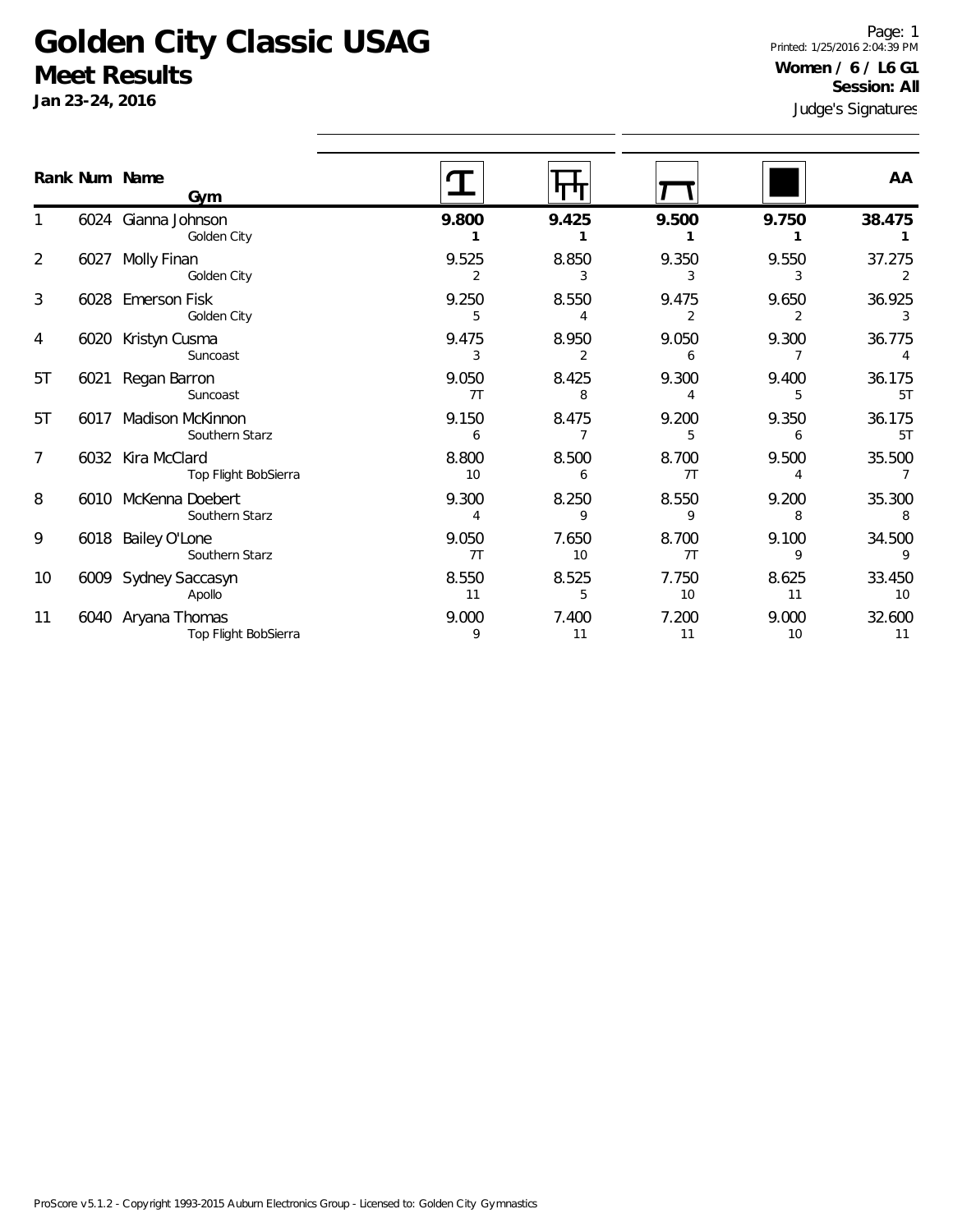### **Golden City Classic USAG Meet Results**

**Jan 23-24, 2016**

Judge's Signatures Page: 1 Printed: 1/25/2016 2:04:54 PM **Women / 6 / L6 G2 Session: All**

|                |      | Rank Num Name<br>Gym                 |             |                         |               |                         | AA           |
|----------------|------|--------------------------------------|-------------|-------------------------|---------------|-------------------------|--------------|
|                | 6025 | Hayden Rosania<br>Golden City        | 9.425       | 8.825                   | 9.200<br>2T   | 9.700<br>1 <sub>T</sub> | 37.150       |
| $\overline{2}$ | 6029 | Jadyn Taylor<br>Top Flight BobSierra | 9.050<br>4T | 8.475<br>3              | 9.200<br>2T   | 9.200<br>4              | 35.925<br>2  |
| 3              |      | 6026 Annie Bartlett<br>Golden City   | 9.250<br>2  | 6.900<br>11             | 9.650<br>1    | 9.600<br>3              | 35.400<br>3  |
| 4              |      | 6000 Carla Urdaneta<br>SportsRock    | 9.050<br>4T | 7.300<br>9              | 9.050<br>4T   | 9.700<br>1T             | 35.100<br>4  |
| 5              |      | 6016 Laci Malloy<br>Southern Starz   | 9.075<br>3  | 8.750<br>$\overline{2}$ | 7.900<br>11   | 8.975<br>8              | 34.700<br>5  |
| 6              |      | 6015 Lauren Lovell<br>Southern Starz | 8.700<br>10 | 8.425<br>5              | 8.800<br>8    | 8.700<br>11             | 34.625<br>6  |
| 7T             | 6019 | Laci Longabardi<br>Southern Starz    | 9.025<br>6  | 7.525<br>8              | 8.900<br>$6*$ | 9.050<br>5T             | 34.500<br>7T |
| 7T             | 6011 | Megan Donnelly<br>Southern Starz     | 8.750<br>8T | 7.850<br>6T             | 8.900<br>$6*$ | 9.000<br>7              | 34.500<br>7T |
| 9T             | 6008 | Natalie Prioli<br>Apollo             | 8.600<br>11 | 7.850<br>6T             | 9.050<br>4T   | 8.800<br>$9*$           | 34.300<br>9T |
| 9Τ             |      | 6012 Lexie Gifford<br>Southern Starz | 8.750<br>8T | 8.450<br>4              | 8.300<br>10   | 8.800<br>$9*$           | 34.300<br>9T |
| 11             |      | 6003 Delaney DeLaRosa<br>Apollo      | 8.800<br>7  | 7.050<br>10             | 8.350<br>9    | 9.050<br>5T             | 33.250<br>11 |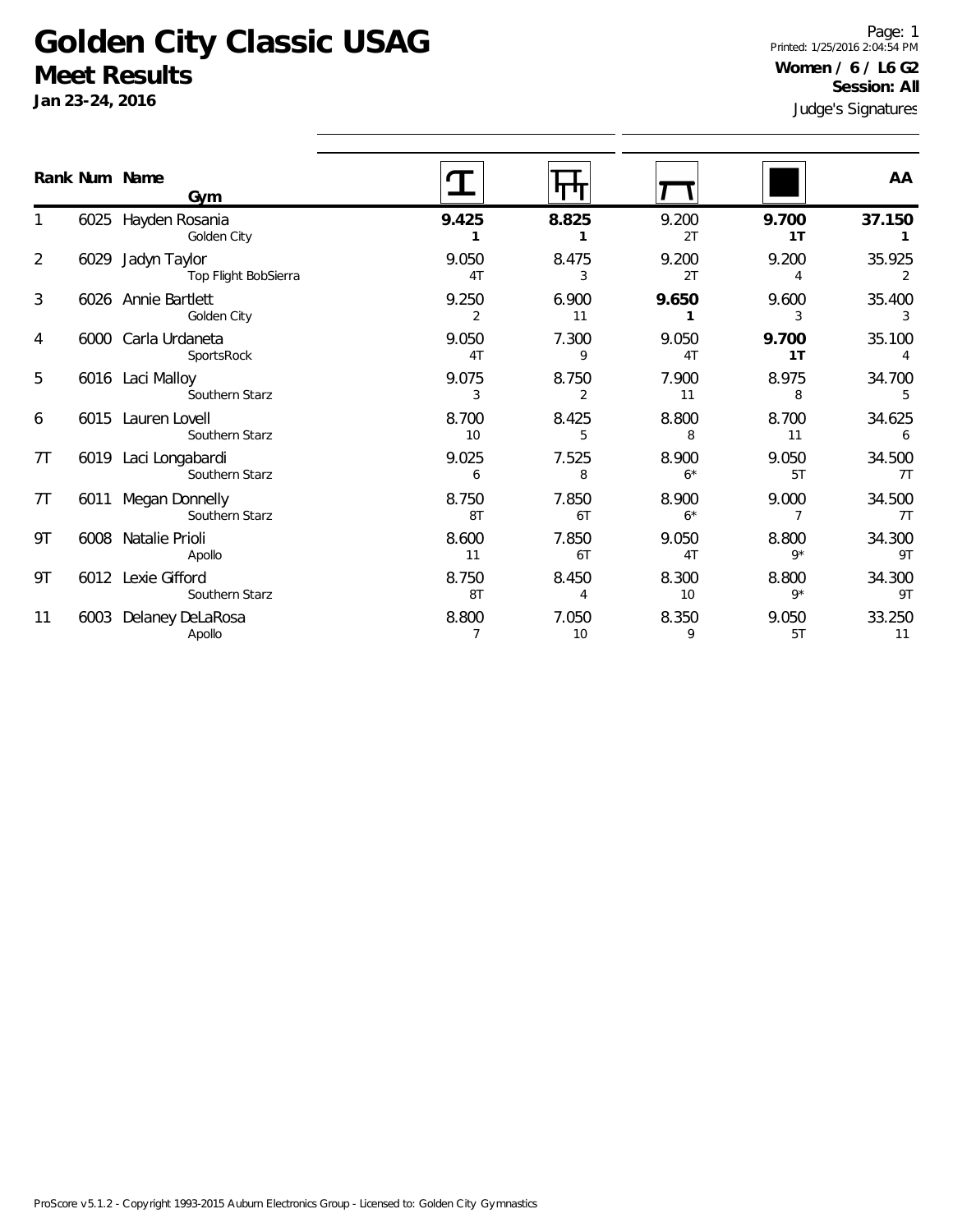### **Golden City Classic USAG Meet Results**

**Jan 23-24, 2016**

Judge's Signatures Page: 1 Printed: 1/25/2016 2:05:16 PM **Women / 6 / L6 G3 Session: All**

|    |      | Rank Num Name<br>Gym                        |             |             |             |                         | AA           |
|----|------|---------------------------------------------|-------------|-------------|-------------|-------------------------|--------------|
|    | 6002 | Emily Wittmann<br>SportsRock                | 9.400       | 9.275       | 8.800<br>5T | 9.350<br>1 <sub>T</sub> | 36.825       |
| 2  | 6007 | Brianna Naples<br>Apollo                    | 9.625       | 8.900<br>3  | 9.200       | 8.850<br>8              | 36.575       |
| 3  |      | 6014 Analeigh Jakaitis<br>Southern Starz    | 9.150<br>5  | 9.200<br>2  | 8.200<br>7T | 9.000                   | 35.550<br>3  |
| 4  |      | 6033 Gracie Tramel<br>Top Flight BobSierra  | 9.225       | 8.050       | 8.950       | 9.300<br>3T             | 35.525       |
| 5  |      | 6004 Sarah Diehl<br>Apollo                  | 9.350       | 8.225<br>5  | 8.100       | 9.275<br>5              | 34.950       |
| 6  | 6006 | <b>Cassidy Milhouse</b><br>Apollo           | 9.000       | 8.650       | 8.200<br>7T | 8.650<br>9              | 34.500<br>6  |
| 7  | 6041 | Marissa Sapienza<br>Top Flight BobSierra    | 9.100<br>6  | 8.100<br>6  | 7.850<br>10 | 9.350<br>1T             | 34.400       |
| 8  | 6001 | Kelly Ferguson<br>SportsRock                | 8.900<br>8  | 6.650<br>10 | 9.000<br>2T | 9.300<br>3T             | 33.850       |
| 9  |      | 6034 Abby Echenique<br>Top Flight BobSierra | 8.875<br>9  | 6.700<br>9  | 9.000<br>2T | 9.100<br>6              | 33.675       |
| 10 | 6013 | Maci Hart<br>Southern Starz                 | 8.750<br>10 | 7.400<br>8  | 8.800<br>5T | 8.550<br>10             | 33.500<br>10 |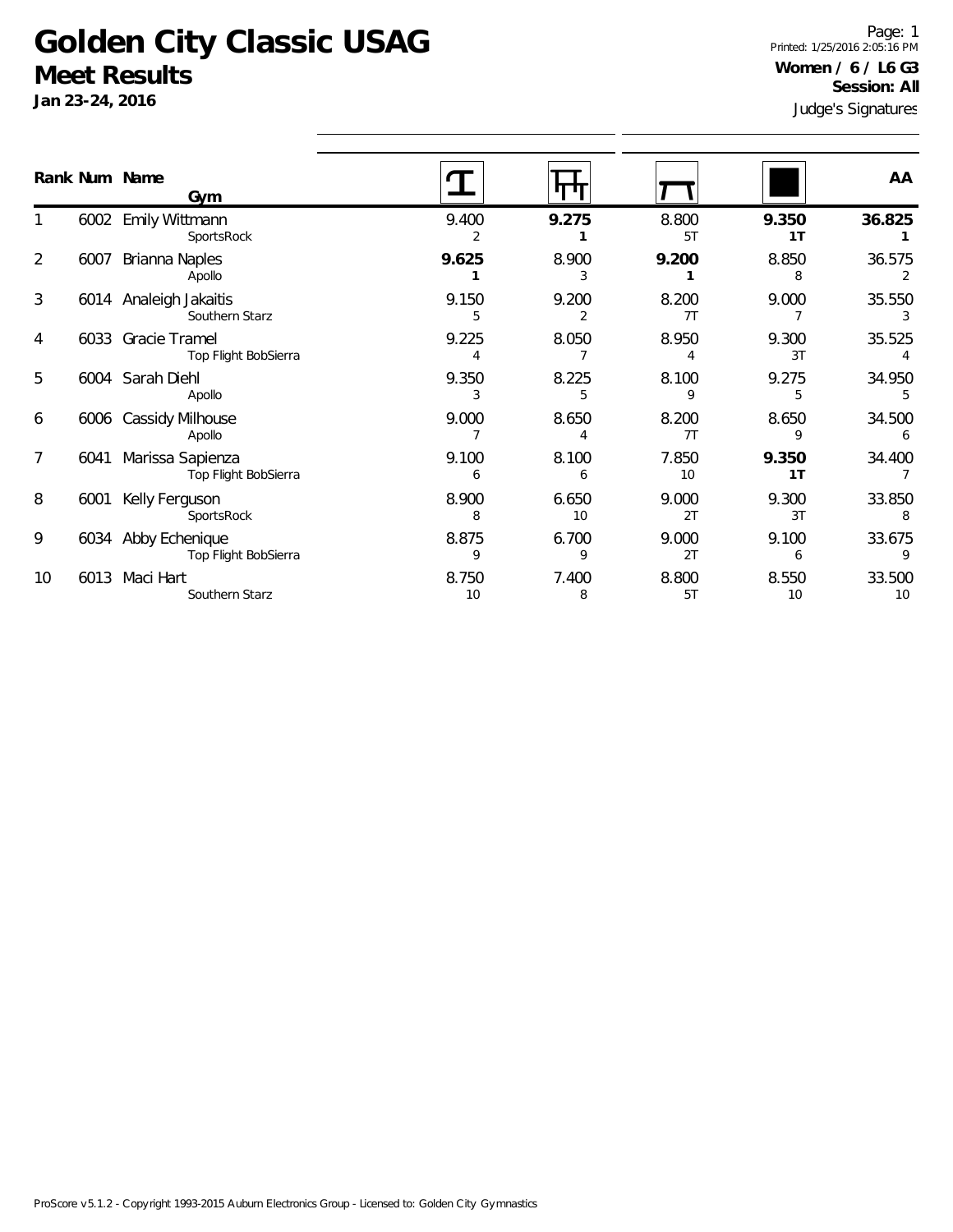# **Golden City Classic USAG Team Results**

**Jan 23-24, 2016**

| Rank | Gym         | Team | Score   |             |                                    |        |             |
|------|-------------|------|---------|-------------|------------------------------------|--------|-------------|
| 1    | Golden City | 6SM  | 113.575 | 28.750      | 27.100                             | 28.625 | 29.100      |
| 2    | SportsRock  | 6SM  | 105.775 | 27.350<br>◠ | 23.225<br>$\overline{\phantom{0}}$ | 26.850 | 28.350<br>◠ |